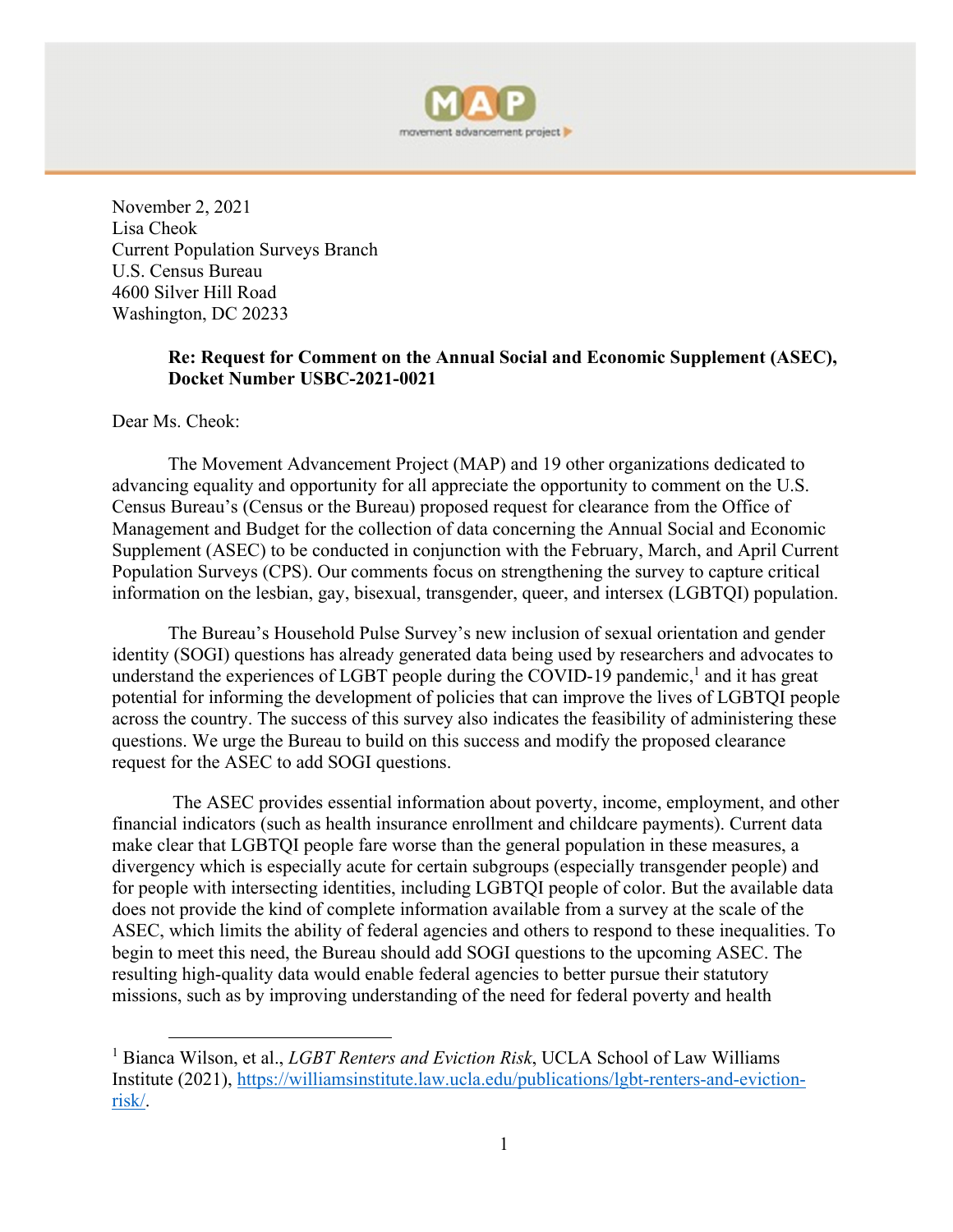insurance programs and resources that benefit LGBTQI individuals and by supporting nondiscrimination enforcement. It would also support state, local, and private anti-poverty efforts and would provide a wealth of information for researchers and organizations such as ours.

The Bureau should also engage in research, development, and testing for measures that allow for the identification of intersex, nonbinary, and other sexual and diverse populations, as recommended by the National Academies of Sciences, Engineering, and Medicine.2

# **I. The ASEC collects and reports crucial information about the economic well-being of people in the United States.**

The ASEC supplements the CPS, which is a monthly survey of about 60,000 eligible U.S. households conducted by Census for the Bureau of Labor Statistics. The CPS provides up-to-date information on the labor force status of people aged 16 and older, including demographic characteristics such as age, educational attainment, race, and Hispanic ethnicity. The ASEC is a set of supplemental questions for three months each year that collects information on economic well-being of the population.

The ASEC is the source of official annual estimates of national poverty levels and rates, as well as widely used estimates of household income, individual earnings, and the distribution of income.<sup>3</sup> The ASEC also contains questions related to medical expenditures, and cost of a mortgage on a property, child support payments, and the amount of childcare assistance received. These questions enable analysts and policymakers to obtain better estimates of family and household income, and more precisely gauge poverty status.<sup>4</sup> The Bureau of Labor Statistics publishes data from the ASEC in the annual news release, Work Experience of the Population,<sup>5</sup> and the annual report, A Profile of the Working Poor.<sup>6</sup> Due to its long use, the ASEC provides a consistent historical time series beginning in 1959 at the national level and can also be used to look at state-level trends and differences (through multi-year averages) going back to 1980.<sup>7</sup>

<sup>4</sup> Proposed Information Collection; Comment Request; Current Population Survey, Annual Social and Economic Supplement, 83 Fed. Reg. 20,790 (May 8, 2018), https://www.federalregister.gov/documents/2018/05/08/2018-09762/proposed-informationcollection-comment-request-current-population-survey-annual-social-and-economic.

<sup>5</sup> Labor Force Statistics from the Current Population Survey: Work Experience During the Year, U.S. Bureau of Labor Statistics (last visited Oct. 28, 2021), https://www.bls.gov/cps/lfcharacteristics.htm#workexp.

<sup>2</sup> National Academies of Sciences, Engineering, and Medicine. 2020. *Understanding the Well-Being of LGBTQI+ Populations*. Washington, DC: The National Academies Press. https://doi.org/10.17226/25877.

<sup>&</sup>lt;sup>3</sup> Surveys & Programs, United States Census Bureau, https://www.census.gov/topics/incomepoverty/poverty/guidance/surveys-programs.html.

<sup>6</sup> U.S. Bureau of Lab. Stat., *A profile of the working poor, 2019*, BLS Rep. (2021), https://www.bls.gov/opub/reports/working-poor/2019/home.htm.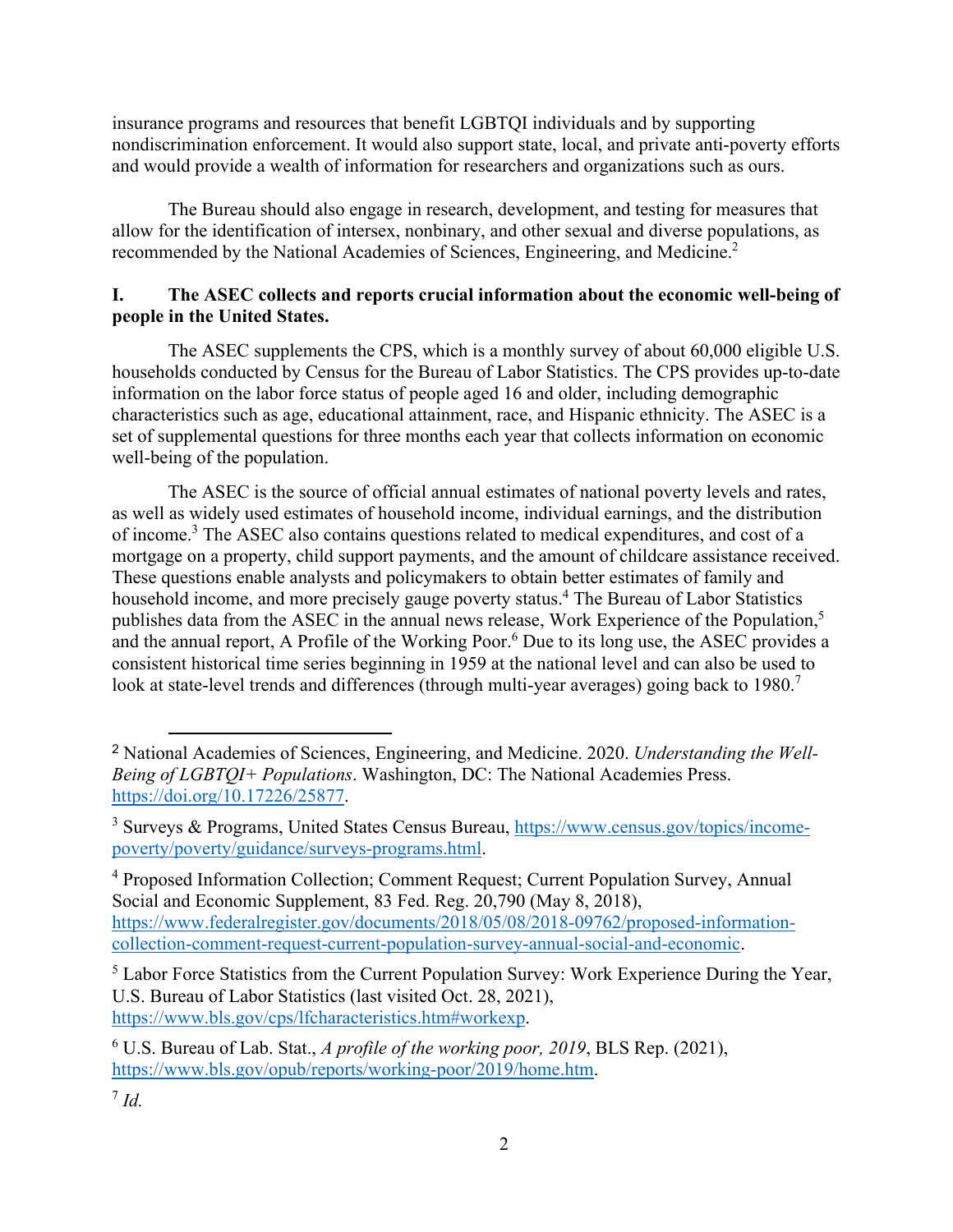#### **II. LGBTQI people's economic well-being is worse than the general population.**

While large scale, nationally representative data is lacking, the available data reveals that LGBTQI people's experience with the subjects the ASEC measures—poverty, employment, and health insurance enrollment—are worse than the U.S. population as a whole. There is further divergence within LGBTQI communities. Transgender people tend to fare significantly worse in those measures than others, as are other subpopulations, such as LGBTQI people of color.

In particular, research reveals that LGBT people in the U.S. experience poverty at higher rates compared to cisgender heterosexual people.<sup>8</sup> Available data indicates that, nationwide, 22% of LGBT people live in poverty, compared to  $16\%$  of cisgender straight people.<sup>9</sup> This divergence remains true even after accounting for other factors that may influence poverty.<sup>10</sup> People experiencing poverty are at greater risk of food insecurity, among other negative consequences; and the overall percentage of LGBT people who report not having enough food to eat is more than twice the proportion found in the general population.<sup>11</sup> Overall, just before the COVID-19 pandemic, nearly 27% of LGBT people, an estimated 3,029,000 adults, experienced food insecurity, compared to about  $11\%$  of the general population.<sup>12</sup> While there is even less data available on intersex populations in the U.S., there is also evidence that like other sexual and gender minorities, intersex adults too face economic disparities.<sup>13</sup>

The likelihood of experiencing poverty and/or food insecurity is especially acute for subgroups of LGBTQI people. Transgender people and cisgender bisexual women experience

<sup>8</sup> Soon Kyu Choi et al., *State Profiles of LGBT Poverty in the United States*, UCLA School of Law Williams Institute 2 (Dec. 2019), https://williamsinstitute.law.ucla.edu/publications/statelgbt-poverty-us/; M.V. Lee Badgett et al., *LGBT Poverty in the United States: A study of differences between sexual orientation and gender identity groups*, UCLA School of Law Williams Institute 2 (Oct. 2019), https://williamsinstitute.law.ucla.edu/publications/lgbt-povertyus/; Christopher S. Carpenter et al., *Transgender Status, Gender Identity and Socioeconomic Outcomes in the United States*, 73 ILR Review 573, 573 (May 1, 2020), https://doi.org/10.1177/0019793920902776.

<sup>9</sup> M.V. Lee Badgett et al., *LGBT Poverty in the United States: A study of differences between sexual orientation and gender identity groups*, UCLA School of Law Williams Institute (Oct. 2019), https://williamsinstitute.law.ucla.edu/publications/lgbt-poverty-us/.

 $10 \, \text{Id}$ .

<sup>11</sup> Bianca Wilson and Kerith Conron*, National Estimates of Food Insecurity: LGBT People and COVID-19*, UCLA School of Law Williams Institute (Apr. 2020), https://williamsinstitute.law.ucla.edu/publications/food-insecurity-covid19/.

<sup>&</sup>lt;sup>12</sup> *Id.* (This data preceded the COVID-19 pandemic, which exacerbated food insecurity for many, including LGBTQI people.)

<sup>13</sup> Caroline Medina and Lindsay Mahowald, *Key Issues Facing People With Intersex Traits,*  Center for American Progress (October 2021). https://www.americanprogress.org/issues/lgbtqrights/news/2021/10/26/506558/key-issues-facing-people-intersex-traits/.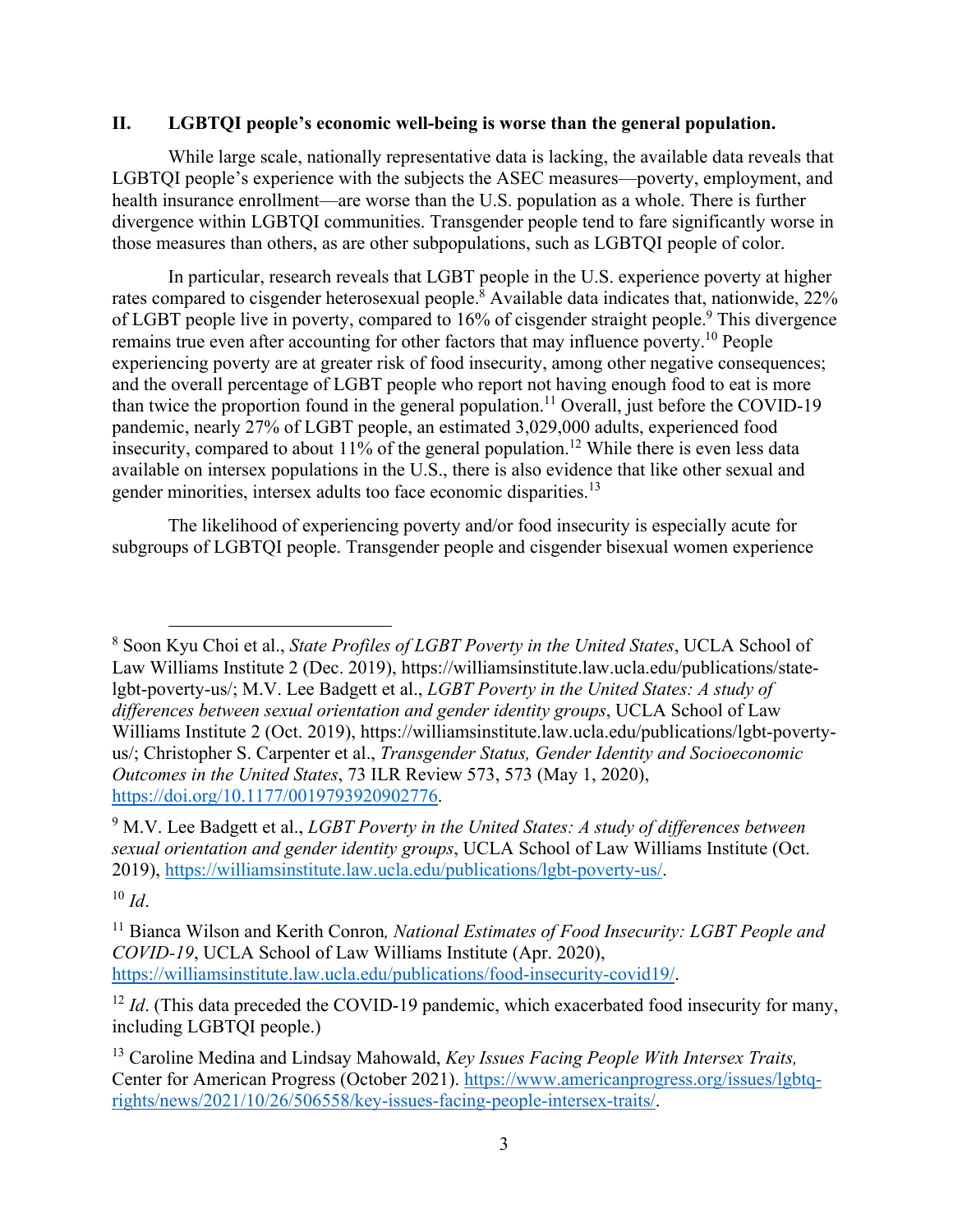the highest rates of economic insecurity.14 And, as the Administration has recognized, intersecting identities compound this inequality.15 Research reveals that poverty is particularly high at the intersections of racial and LGBTQI identities.<sup>16</sup> So too, LGBT people in rural areas have higher poverty rates than both LGBT people in urban areas and straight cisgender people who live in either rural or urban areas.<sup>17</sup>

Relatedly, LGBTQI people are more likely to be unemployed than the general population.<sup>18</sup> The COVID-19 pandemic has made this disparity even worse.<sup>19</sup> And, again, available data reveals there are profound disparities within LGBTQI communities. Employment discrimination and the impact of social stigma contribute to very high rates of unemployment among transgender workers. Prior to the COVID-19 pandemic, the poverty rate for transgender workers was three times higher than the general population (15% compared to 5%); for transgender people of color, it was higher still  $(20\%)$ .<sup>20</sup>

The recent—and greatly appreciated—addition of SOGI demographic questions to the Bureau's Household Pulse Survey created data that reinforces and builds upon prior evidence that LGBTQI people are disproportionately likely to live in poverty and experience economic pressure and/or food insecurity. As the Bureau reported in its results from late July and early August 2021, 37% of LGBT adults lived in a household that had difficulty paying for usual household expenses, compared to 26% of non-LGBT adults, and 13% of LGBT adults lived in a household where there was sometimes or often not enough to eat in the past seven days,

<sup>15</sup> Exec. Order No. 13,988, 86 FR 7,023 (Jan. 20, 2021), https://www.whitehouse.gov/briefingroom/presidential-actions/2021/01/20/executive-order-preventing-and-combating-discriminationon-basis-of-gender-identity-or-sexual-orientation/ ("Discrimination on the basis of gender identity or sexual orientation manifests differently for different individuals, and it often overlaps with other forms of prohibited discrimination, including discrimination on the basis of race or disability. For example, transgender Black Americans face unconscionably high levels of workplace discrimination, homelessness, and violence, including fatal violence.").

16 M.V. Lee Badgett et al., *LGBT Poverty in the United States: A study of differences between sexual orientation and gender identity groups*, UCLA School of Law Williams Institute 3 (Oct. 2019), https://williamsinstitute.law.ucla.edu/publications/lgbt-poverty-us/.

 $17$  *Id.* 

18 Sharita Gruberg, *Same-Sex Couples Experience Higher Unemployment Rates Throughout an Economic Recovery*, Ctr. for Am. Progress (May 5, 2020),

https://www.americanprogress.org/issues/lgbtq-rights/news/2020/05/05/484547/sex-couplesexperience-higher-unemployment-rates-throughout-economic-recovery/.

<sup>19</sup> *Id*.

<sup>14</sup> M.V. Lee Badgett et al., *LGBT Poverty in the United States: A study of differences between sexual orientation and gender identity groups*, UCLA School of Law Williams Institute (Oct. 2019), https://williamsinstitute.law.ucla.edu/publications/lgbt-poverty-us/.

<sup>20</sup> Sandy James et al., *The Report of the 2015 U.S. Transgender Survey*, National Center for Transgender Equality, 142 (2016), https://transequality.org/sites/default/files/docs/usts/USTS-Full-Report-Dec17.pdf.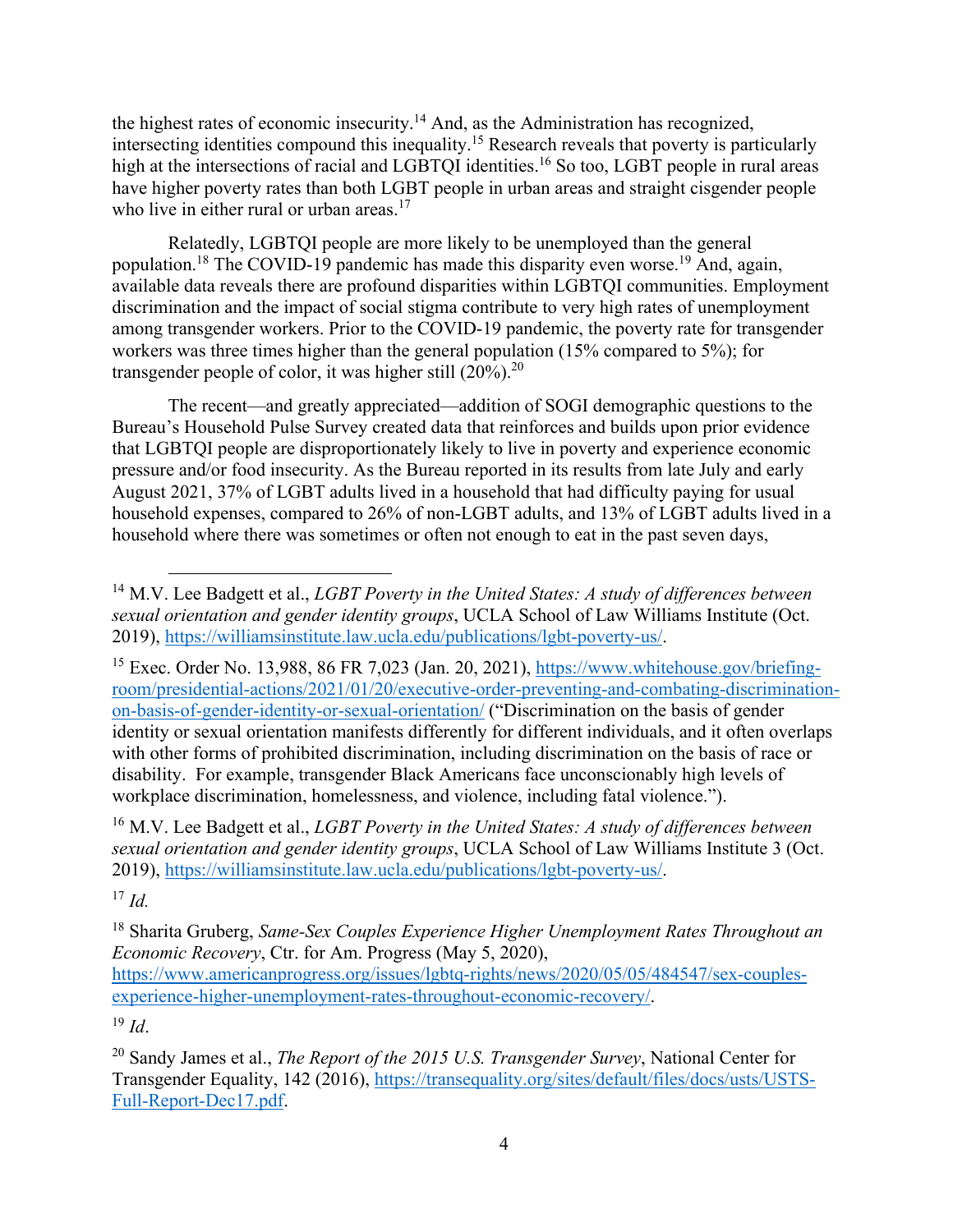compared to 7% of non-LGBT adults.<sup>21</sup> This early data also suggests that as much as 23% of LGBT people and 32% of transgender people lost employment in the month prior to the survey, compared to about 16% of non-LGBT people.<sup>22</sup>

LGBT people are also less likely to have health insurance, although the Affordable Care Act resulted in some improvement in enrollment rates.<sup>23</sup> Federally collected data (by the National Center for Health Statistics (NCHS)) reveals that health insurance enrollment rates vary by sexual orientation, with LGB people still less likely to be insured than heterosexual people.<sup>24</sup> While the NCHS survey data does not include gender identity questions ("an important limitation of this data set"),  $2^5$  other studies reveal transgender people are more likely to be uninsured than cisgender people.<sup>26</sup>

Significant barriers to eliminating these disparities exist. Discrimination and social stigma make it difficult to improve persistently high unemployment rates and reduce poverty. And despite their significant need, LGBTQI people often find it difficult to access social services and other government supports. LGBT older adults, for example, are "20% less likely [than their heterosexual peers] to access services such as housing assistance, meal programs, senior centers and food stamps. $127$  As the Administration has recognized, federal agencies must act to eliminate

<sup>25</sup> *Id*. at 2.

<sup>21</sup> Thom File and Joey Marshall, *LGBT Community Hit Harder by Economic Impact of Pandemic*, U.S. Census Bureau (Aug. 11, 2021),

https://www.census.gov/library/stories/2021/08/lgbt-community-harder-hit-by-economic-impactof-pandemic.html.

<sup>&</sup>lt;sup>22</sup> Kate Sosin, *LGBTQ+ Americans Greet the Biden-Harris Era with Hope, Hesitancy*, The 19<sup>th</sup> News (Jan. 21, 2021), https://19thnews.org/2021/09/lgbtq-census-data-federal-collection-firsttime/LGBT.

<sup>23</sup> Arielle Bosworth et al., *Health Insurance Coverage and Access to Care for LGBTQ+ Individuals: Current Trends and Key Challenges*, Office of Health Policy, 1 (June 2021), https://aspe.hhs.gov/sites/default/files/2021-07/lgbt-health-ib.pdf.

<sup>&</sup>lt;sup>24</sup> *Id.* at 5 (Explaining that "LGB+ individuals had higher rates of Medicaid or public insurance enrollment, lower rates of Medicare enrollment, and lower rates of dual eligibility compared to the non‐LGB+ population, which likely reflect differences in income and age across the two groups.").

<sup>26</sup> Sandy James et al., *The Report of the 2015 U.S. Transgender Survey*, National Center for Transgender Equality, 94 (2016), https://transequality.org/sites/default/files/docs/usts/USTS-Full-Report-Dec17.pdf.

<sup>27</sup> Sara J. Czaja et al., *Concerns about Aging and Caregiving Among Middle-Aged and Older Lesbian and Gay Adults*, 20 Aging & Mental Health 1107, 1107 (Nov. 2016), https://doi.org/10.1080/13607863.2015.1072795; *see also* LGBT Movement Advancement Project (MAP) et al., *Improving the Lives of LGBT Older Adults*, 5(Mar. 2010), https://www.lgbtmap.org/file/improving-the-lives-of-lgbt-older-adults.pdf.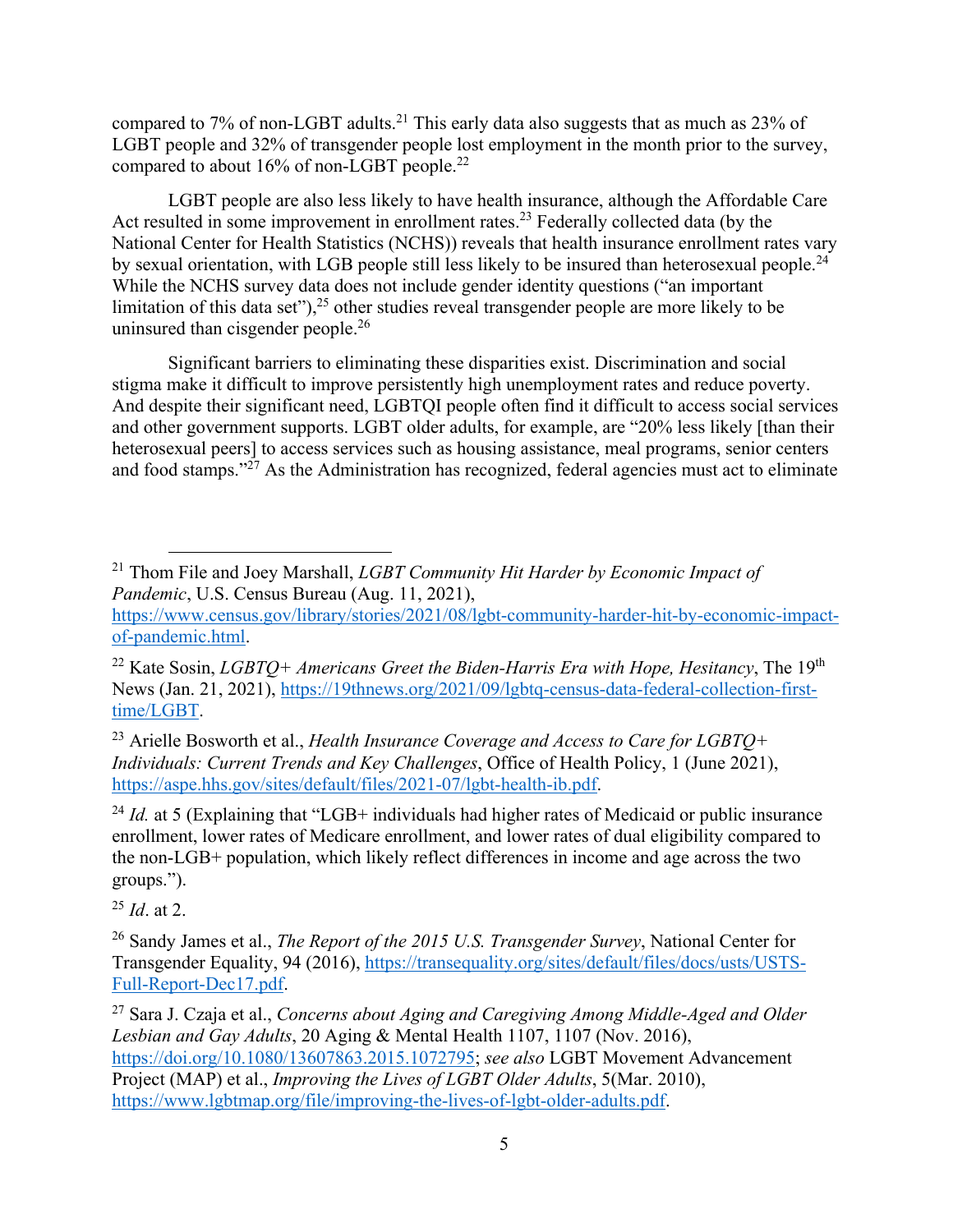these "systemic barriers to opportunities and benefits for … underserved groups," including LGBTQI people.<sup>28</sup>

# **III. The available data on LGBTQI economic well-being is inadequate, limiting the ability to improve well-being.**

Data from large scale, nationally representative surveys of LGBTQI people is lacking. As the Federal Interagency Working Group on Improving Measurement of Sexual Orientation and Gender Identity in Federal Surveys cogently explained, "there remains a lack of data on the characteristics and well-being" of sexual and gender minority (SGM) populations and "[i]n order to understand the diverse needs of SGM populations, *more representative and better quality data need to be collected.*"29 Few private organizations can collect data at the scale and quality of the federal government. The Bureau's surveys, in particular, are the gold standard. For example, the most comprehensive, and hugely valuable, survey of the experience of transgender people, the National Center for Transgender Equity's U.S. Transgender Survey, had almost 28,000 respondents.<sup>30</sup> In contrast, the CPS, including the ASEC, surveys approximately  $60,000$ households on a monthly basis.

Until the Household Pulse Survey, the Bureau has not included SOGI questions in any of its surveys. The Bureau has collected data on same-sex couples for some time, and in so doing, contributed to breaking down stereotypes about those couples, where they live, and what their families look like.<sup>31</sup> But this data leaves out significant portions of the LGBTQI community, notably unmarried people, who are likely to have different economic indicators than married people.

The lack of comprehensive federal data on LGBTQI people's economic well-being hinders efforts to improve that well-being. Developing and assessing targeted programs to reduce disparities, as has been done for racial and ethnic groups, is "substantially hindered by a lack of data about LGBT disparities."32 As the authors of the report discussing LGB+ health insurance

<sup>29</sup> *Toward a Research Agenda for Measuring Sexual Orientation and Gender Identity in Federal Surveys: Findings, Recommendations, and Next Steps*, Fed. Interagency Working Grp. on Improving Measurement of Sexual Orientation and Gender Identity in Fed. Surv., 2 (Oct. 20, 2016), https://s3.amazonaws.com/sitesusa/wp-

content/uploads/sites/242/2014/04/SOGI\_Research\_Agenda\_Final\_Report\_20161020.pdf (emphasis added).

<sup>30</sup> *U.S. Transgender Survey*, National Center for Transgender Equality (last visited Oct. 28, 2021), https://transequality.org/issues/us-trans-survey.

<sup>31</sup> *The Evolution of Data Collection for Same-Sex Married Couple Households*, Census, https://www.census.gov/content/dam/Census/library/visualizations/2019/demo/Same-sex-Married-Couple-Timeline.pdf.

32 Kyle C. Velte, *Straightwashing the Census*, 61 B.C. L. Rev. 69, 106 (2020), https://lawdigitalcommons.bc.edu/bclr/vol61/iss1/3.

 $28$  Exec. Order No. 13,950, 86 FR 57,849 (Oct. 19, 2021), https://www.whitehouse.gov/briefingroom/presidential-actions/2021/01/20/executive-order-advancing-racial-equity-and-support-forunderserved-communities-through-the-federal-government/.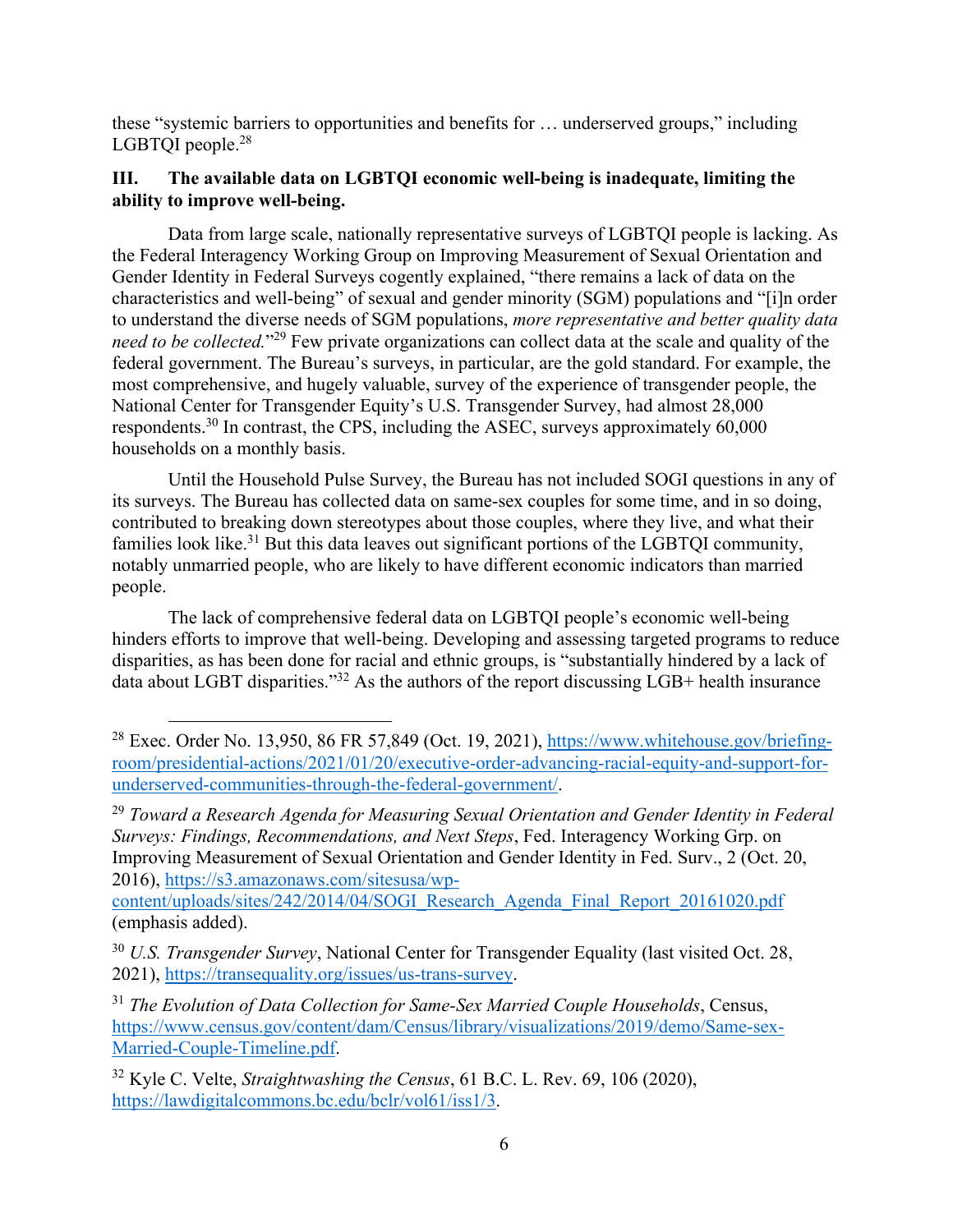enrollment discussed above explained earlier this year, "Data collection on LGBTQ+ individuals is less consistent in federal and state data sources than other demographic information... As a result, our understanding of healthcare issues faced by this population is more limited than for other groups, a factor which itself can contribute to disparities."33

It is similarly difficult to assess the effectiveness of antidiscrimination laws and determine enforcement priorities, without baseline data.<sup>34</sup> To this end, more comprehensive data focused on economic well-being is especially important given the historic myth of gay affluence and power. While available research reveals it to be unfounded, the stereotype of LGBTQ people as politically powerful and wealthy continues. Perniciously, this myth has been used to slow or stop civil rights advancements.<sup>35</sup>

### **IV. The ASEC's collection of SOGI data would facilitate numerous federal agencies' work, especially as it relates to the Administration's goal of promoting equity in the administration of federal programs.**

Data from a nationally representative, large-scale, Bureau-administered survey providing data about LGBTQI peoples' incomes, employment status, health-insurance enrollment status, and other measures of economic well-being will enable various federal agencies to effectuate their statutory obligations. With this data, the Bureau of Labor Statistics (BLS), which collaborates on the ASEC, could publish more comprehensive data on the labor force. The many agencies that administer programs tied to national poverty measures derived from the ASEC would be better able to measure the success of those programs and target needy populations. Agencies that enforce nondiscrimination mandates would have robust baseline measures to inform their investigations. All told, collection of SOGI data in the ASEC will help agencies do their jobs and is entirely consistent with the Administration's direction to federal agencies broadly to assess and improve equity in their programs.<sup>36</sup>

First, BLS's statutory mission is to "acquire and diffuse. . . useful information on subjects connected with labor, in the most general and comprehensive sense of that word. . . especially. . . the earnings of laboring men and women."37 Among other ways in which it fulfills this mission, BLS publishes annual information drawn from the ASEC on the U.S. population's work

<sup>35</sup> *Id*.

36 Exec. Order No. 13,950, 86 Fed. Reg. 57,849 (Oct. 19, 2021),

https://www.whitehouse.gov/briefing-room/presidential-actions/2021/01/20/executive-orderadvancing-racial-equity-and-support-for-underserved-communities-through-the-federalgovernment/.

37 29 U.S.C. § 1.

<sup>&</sup>lt;sup>33</sup>Bosworth et al., at 2, https://aspe.hhs.gov/sites/default/files/2021-07/lgbt-health-ib.pdf.

<sup>34</sup> Kyle C. Velte, *Straightwashing the Census*, 61 B.C. L. Rev. 69, 110-11 (2020); *see also* Kellan Baker & Laura E. Durso, *Filling in the Map: The Need for LGBT Data Collection*, Ctr. for Am. Progress (Sept. 16, 2015),

https://www.americanprogress.org/issuesAgbt/news/2015/09/16/121128/filling-in-the-map-theneed-for-lgbt-data-collection/.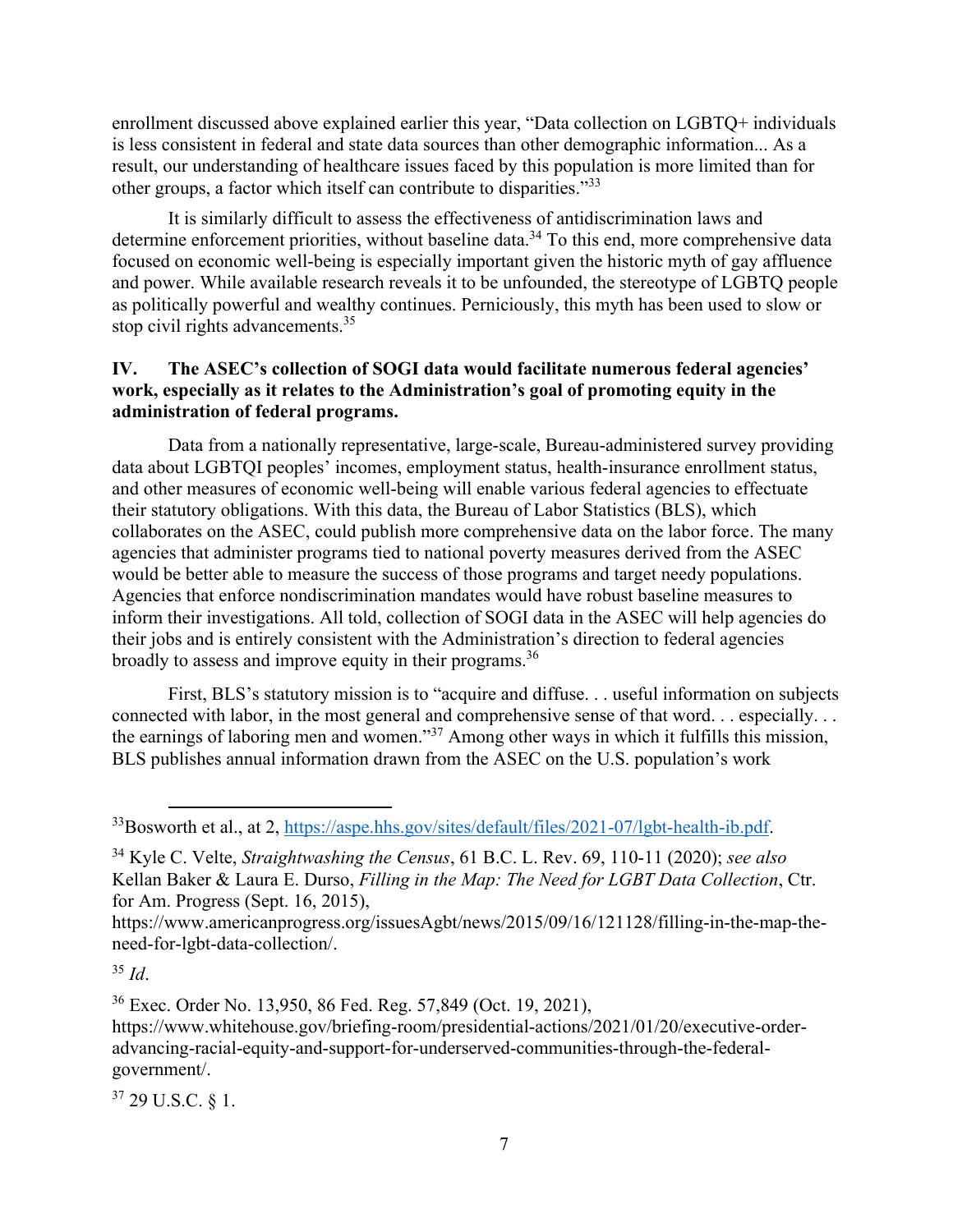experience, disaggregating it by sex and race and ethnic groups,<sup>38</sup> and reports profiling the working poor, disaggregating that description by sex, race, and ethnicity, education levels, occupation, and family status.39 Adding SOGI questions to the ASEC would enhance the utility of these reports by revealing more detailed information about working people in the country, notably by providing significantly more robust and detailed information on LGBTQI employment and develop a more complete and nuanced understanding of what current research reveals about their relative disadvantages.

 Adding SOGI data to the ASEC would also enable agencies that rely on the Official Poverty Measure (or derivative measures of poverty) to better pursue their statutory missions, as the ASEC is the basis for this measure. By statute, the Department of Health and Human Services derives its poverty guidelines from the Official Poverty Measure.<sup>40</sup> These poverty guidelines are used as an eligibility criterion by numerous federal programs, including the following: $41$ 

# **Department of Health and Human Services**

- o Medicaid
- o Medicare Part D Low Income Subsidies
- o Children's Health Insurance Program
- o Consolidated Health Centers (CHCs), including Federally Qualified Health Centers (FQHCs)
- o Maternal and child health services
- o Title X Family Planning Program
- o Older Americans Act Nutrition Program
- o Head Start
- o Health professions student loans and scholarships
- o Community Services Block Grant
- o Social Services Block Grant (Including Transfers from TANF)
- o Low-income Home Energy Assistance
- **Department of Agriculture**
	- o Supplemental Nutrition Assistance Program (SNAP)
	- o National School Lunch Program
	- o Special Supplemental Nutrition Program for Women, Infants, and Children (WIC)
	- o Child and Adult Care Food Program

40 42 U.S.C. § 9902(2).

<sup>41</sup> *Programs that Use the Poverty Guidelines as a Part of Eligibility Discrimination*, Dep't of Health and Hum. Serv. (last visited Oct. 28, 2021), https://www.hhs.gov/answers/hhsadministrative/what-programs-use-the-poverty-guidelines/index.html.

<sup>38</sup> *Work Experience of the Population—2019*, Bureau of Labor Statistics (Dec. 9, 2020), https://www.bls.gov/news.release/pdf/work.pdf.

<sup>39</sup> U.S. Bureau of Lab. Stat., *A profile of the working poor, 2019*, BLS Rep. (2021), https://www.bls.gov/opub/reports/working-poor/2019/home.htm.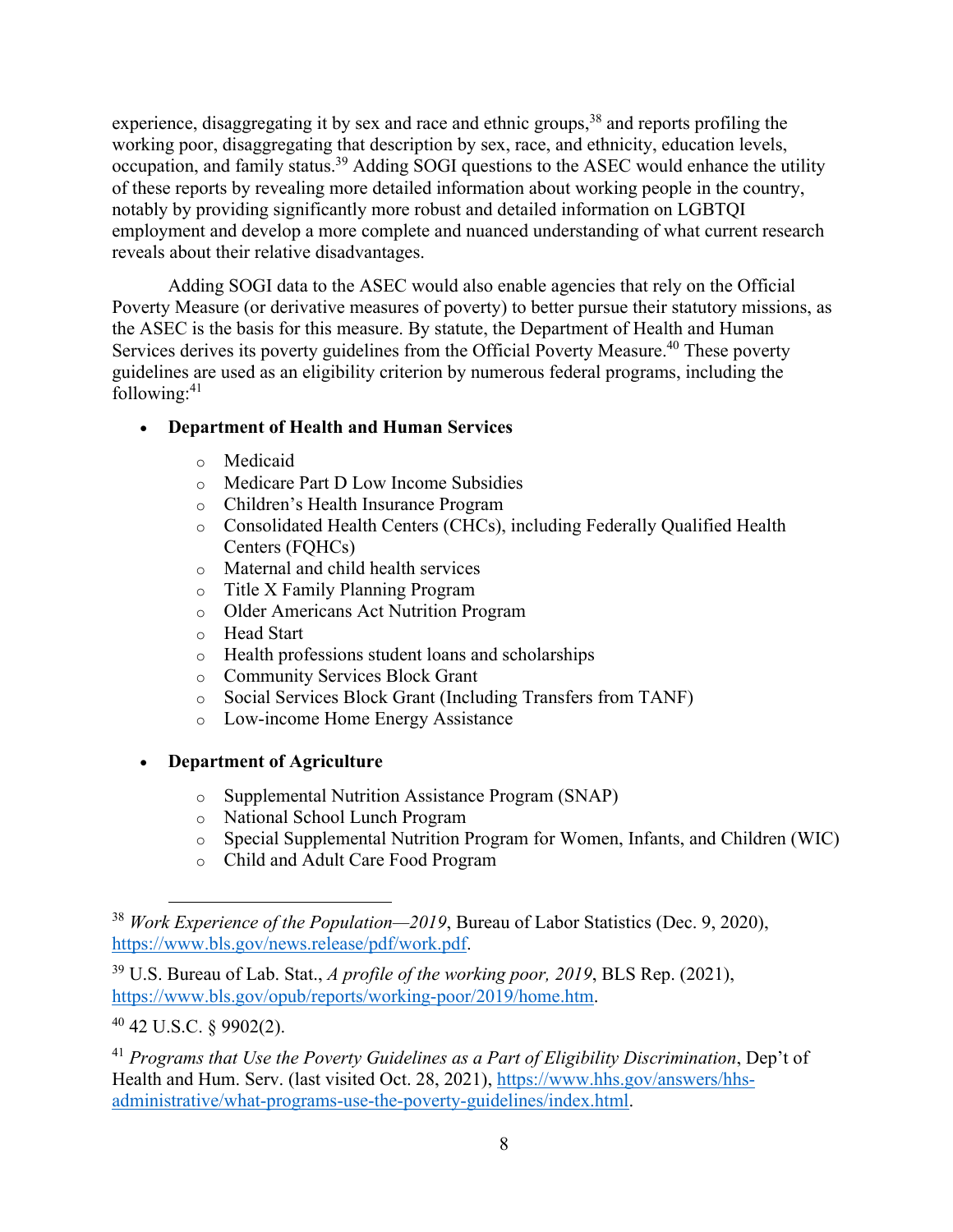- o School Breakfast Program
- o Summer Food Service Program
- o Commodity Supplemental Food Program
- o Food Distribution Program on Indian Reservations (FDPIR)
- o Senior Farmers' Market Nutrition Program (SFMNP)
- o Special Milk Program for Children

#### **Department of Education**

- o TRIO Programs
- o Educational stipends for the Native Hawaiian Career and Technical Education Program (NHCTEP)
- o Educational stipends for the Native American Career and Technical Education Program (NHCTEP)
- o D.C. School Choice Incentives
- o Federal Student Aid Income-Driven Plans
- **Department of Energy**: Weatherization Assistance Program
- **Department of Labor**
	- o Job Corps
	- o Workforce Innovation and Opportunity Act (WIOA)
	- o Senior Community Service Employment Program (SCSEP)

### **Department of Treasury**

- o Health Insurance Premium Tax Credits
- o Low-Income Taxpayer Clinics (LITC)
- o Fee waiver for Offer in Compromise
- o Reduced user fee for Installment Agreements

### **Corporation for National and Community Service**

- o Foster Grandparent Program
- o Senior Companion Program
- **Federal Communications Commission:** LifeLine
- **Legal Services Corporation**: Legal Services

Each of these programs could be better administered with more complete information about the demographic profile of eligible populations—including LGBTQI people. For example, if one of the many agencies listed above understands the percentage of the eligible population for a particular program that is LGBTQI, it will be able to assess, and when necessary, improve, its ability to serve LGBTQI communities via this program. It may be able to determine whether its services are reaching LGBTQI recipients— including discrete or intersecting subgroups of that population or LGBTQI people outside of urban areas for example—at the same rate as the total population, and it will be able to better target outreach. As HHS previously explained, "[f]ully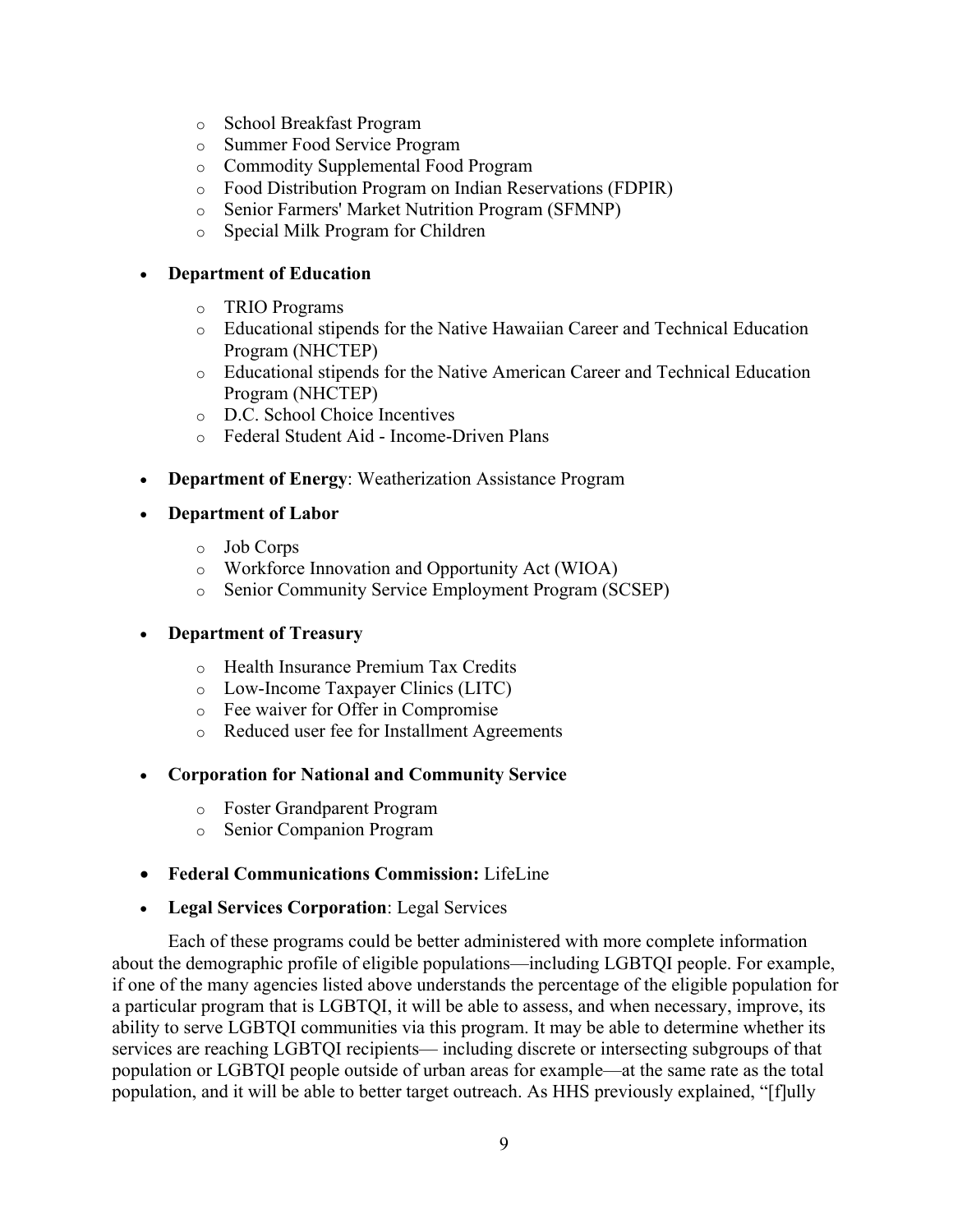understanding the human service needs of LGBT populations. . . will require expanding the number of survey and administrative data sources that directly and accurately measure sexual orientation and gender identity.<sup>42</sup> Adding the SOGI data collection is accordingly essential to meet the Administration's mandate to improve equity in the administration of federal programs through better collection and use of data.

Similarly, some state and local governments have chosen to use the federal poverty guidelines in some of their own programs and activities. Examples include financial guidelines for child support enforcement and determination of legal indigence for court purposes. Some private companies (such as utilities, telephone companies, and pharmaceutical companies) and some charitable agencies also use the guidelines in setting eligibility for their services to lowincome persons.<sup>43</sup> These entities would also be able to better assess their success in serving eligible LGBTQI program recipients if the ASEC provides them with baseline demographic poverty data.

The ASEC also collects data regarding health insurance coverage, including detailed information about federal insurance programs including Medicare, Medicaid, SCHIP, and coverage through the Military or Indian Health Service.<sup>44</sup> Policy makers currently use this data to understand ways in which certain demographic groups are able or unable to access such coverage. They generally cannot do so currently for LGBTQI people, despite their persistent health disparities and disproportionate lack of insurance. Adding the SOGI data collection, and developing intersex measures, would be a major step to facilitate better understanding about the lack of insurance for LGBTQI people.

This data is also essential for better administering federal insurance programs with respect to covered LGBTQI people. As the Centers for Medicare & Medicaid Services (CMS) and HHS explained, "[d]ata at the census block or individual level would help the above offices understand and improve care for the subpopulations of Medicare, Medicaid, and dual Medicare-Medicaid (federally insured) enrollees who are lesbian, gay, bisexual, or transgender (LGBT).<sup>45</sup> Similarly, the Federal Coordinated Health Care Office, established by the Affordable Care Act to coordinate between Medicare and Medicaid, has a statutory goal to "[i]mprov[] the quality of health care and long-term services for dual [Medicare and Medicaid] eligible individuals." As it

42 Andrew Burwick et al., *Human Services for Low-Income and At-Risk LGBT Populations: An Assessment of the Knowledge Base and Research Needs*, OPRE Report 19, https://www.acf.hhs.gov/sites/default/files/documents/opre/lgbt\_hsneeds\_assessment\_reportfinal 1\_12\_15.pdf.

<sup>43</sup> *Programs that Use the Poverty Guidelines as a Part of Eligibility Discrimination*, Dep't of Health and Hum. Serv. (last visited Oct. 28, 2021), https://www.hhs.gov/answers/hhsadministrative/what-programs-use-the-poverty-guidelines/index.html.

44 Current Population Survey Annual Social and Economic Supplement (CPS-ASEC), U.S. Census Bureau (Sep. 10, 2019), https://www.census.gov/topics/health/healthinsurance/guidance/cps-asec.html (at "Flow Chart").

<sup>45</sup> Letter from CMS to Census Bureau (June 29, 2016), https://www.documentcloud.org/documents/3894328-Letter-from-CMS-to-Census-Bureau-June-29-2016.html.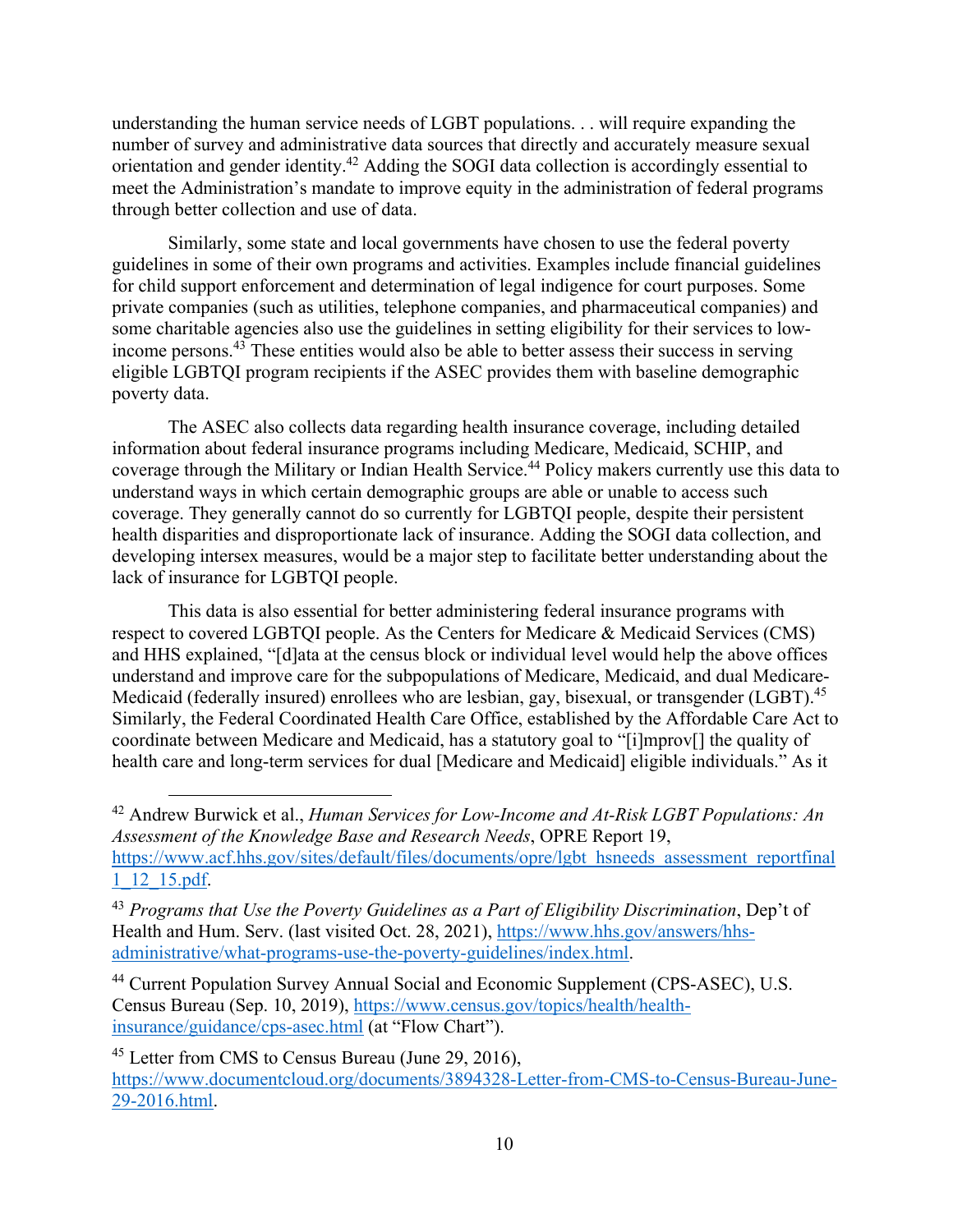previously explained, "[w]ithout information on sexual orientation and gender identity, FCHCHO will be disadvantaged in fulfilling this goal for federally insured LGBT individuals."<sup>46</sup>

Collecting SOGI data via the ASEC would also facilitate enforcement of statutory nondiscrimination protections by numerous agencies. Section 1557 of the Affordable Care Act, for example, prohibits discrimination in health programs or activities receiving Federal financial assistance on the basis of sex—including sexual orientation and gender identity—among other protected characteristics.47 SOGI data is necessary to effectuate this mission. As CMS previously explained, "the lack of information on sexual and gender identity prevents the study of whether sexual and gender minorities are experiencing discrimination in the receipt of CMS services."<sup>48</sup> Similarly, both the Department of Justice and the Equal Employment Opportunity Commission enforce Title VII of the Civil Rights Act of 1960's prohibitions against sex discrimination including sexual orientation and gender identity—in employment.<sup>49</sup> Additional baseline ASEC employment data would facilitate these missions.

# **V. ASEC collection of SOGI data would also benefit private researchers and advocates.**

The addition of SOGI data to the ASEC, and the resulting inclusion of this demographic information in publications based on ASEC data (such as employment rates, poverty rates, health insurance rates, etc.) would be of significant utility to private researchers and advocates. The following are examples of the way in which the signatories to this letter would be able to advance their work with this data:

- Family Equality will utilize this data in initiatives to support low-income LGBTQ families, particularly families of color and those in rural states and areas, to help address economic and health disparities they face. (Family Equality)
- Central to understanding the experiences of LGBTQI people–and addressing disparities through policy intervention–is data collection on large, nationally representative surveys like the Current Population Survey. The Movement Advancement Project is excited to leverage this data to help the public, policymakers, and the media understand who LGBTQI people are and the challenges they experience. The Census Bureau is uniquely situated to do this work with its resources and know-how, as well as the vast reach of the surveys, which is needed to reach these populations. (MAP)

<sup>46</sup> *Id*.

 $47$  42 U.S.C. § 18116(a).

49 42 U.S.C. § 2000e-2; *see also* Letter from DOJ to Census Bureau (Nov. 4, 2016), at 2, https://apps.npr.org/documents/document.html?id=3892167-DOJ-to-Census-Bureau-2016-11- 04-Edit.

<sup>48</sup> Letter from CMS to Census Bureau (June 29, 2016), *available at*  https://www.documentcloud.org/documents/3894328-Letter-from-CMS-to-Census-Bureau-June-29-2016.html.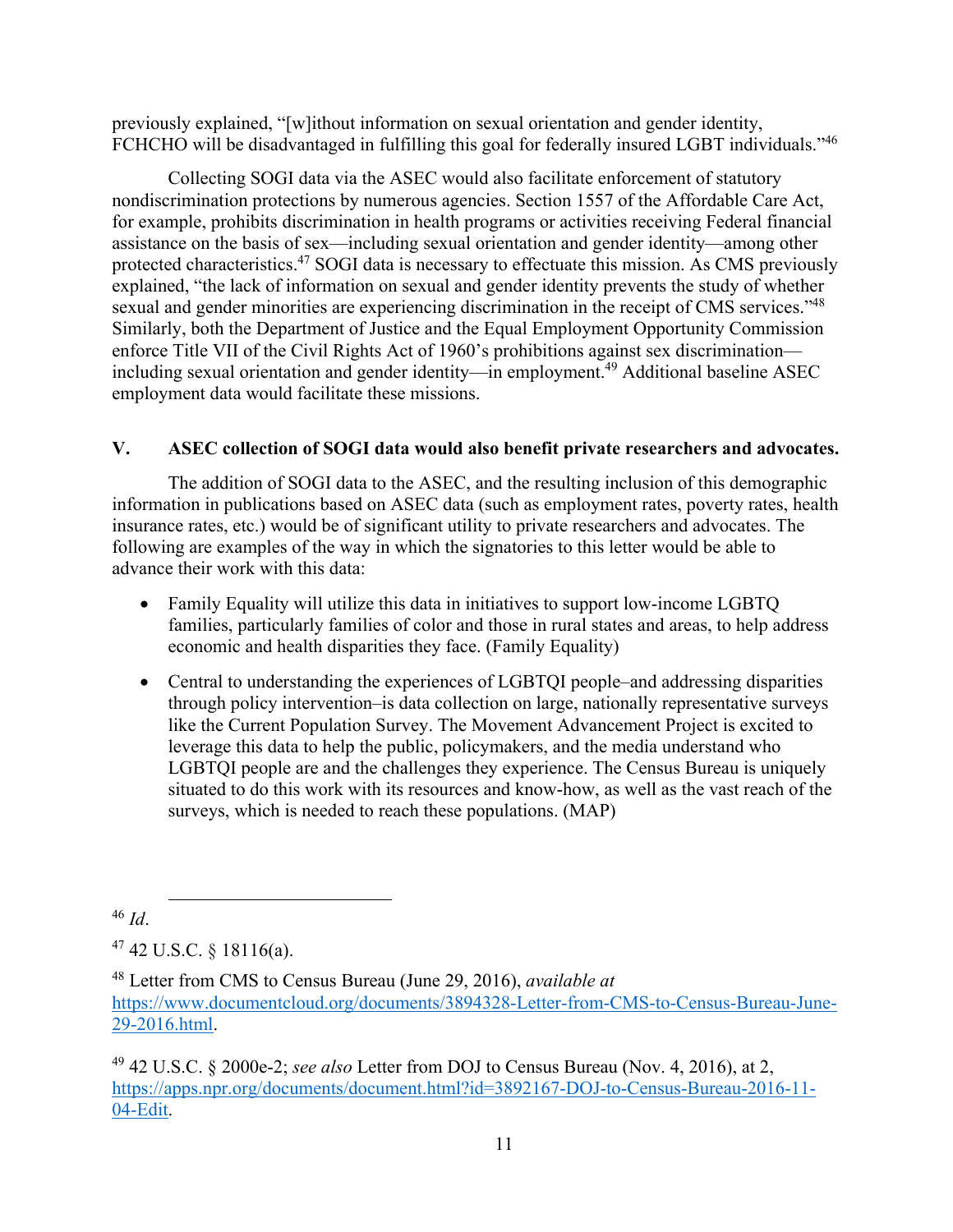- This data would create opportunities for us to target our healthcare policy interventions and research agenda to address sources of inequity. (Whitman-Walker)
- Nationally, about one in five LGBTQ+ families are enrolled in the Supplemental Nutrition Assistance Program (SNAP) and Medicaid—programs that are funded based on census results—which is double the rate of non-LGBTQ+ families. Too often, California's diverse LGBTQ+ community finds ourselves undercounted—which denies us power, representation and funding for programs that the most vulnerable members of our community need to survive for the next 10 years. (Equality California)

#### **VI. SOGI Questions Have Been Effective on the Household Pulse Survey and Bureau Research Show They Can Work for the Current Population Survey.**

We encourage the Bureau to modify the current request for approval of the ASEC to include the addition of SOGI questions modeled on the Household Pulse Survey questions. In order to implement the change quickly, we recommend adopting the same questions used in the Household Pulse Survey, which have revealed themselves to be reasonably feasible and effective and the Bureau has indicated they will continue to be asked in the next phase of the Household Pulse Survey.

Additionally, the questions included on the Household Pulse Survey are nearly identical to the questions that were used in cognitive testing in 2017 by the Census Bureau, the Bureau of Labor Statistics, and an outside marking firm.<sup>50</sup> The results of that testing show that the questions are well understood and can be effectively used in the CPS.

#### **VII. The Bureau should engage in and promote research, development, and testing for expanded measures that allow for the identification of intersex, nonbinary, and other sexual and minority populations.**

Adding existing, tested SOGI measures is an essential and immediate step to understand and address the needs of LGBTQI people and their families—including by better informing federal programs, policies, and investments. While this step can and should be taken immediately, it is also critical that the Bureau, in coordination with NCHS, National Institutes of Health, and other agencies, work to develop expanded or additional measures to identify sexual and gender minority populations who cannot be identified with current SOGI measures.

A recent consensus study by the National Academies of Sciences, Engineering, and Medicine noted that "[p]opulation-based data on intersex populations are generally not available at all," calling this "a significant gap in terms of identifying and

<sup>50</sup> Renee Ellis et al., *Assessing the Feasibility of Asking About Sexual Orientation and Gender Identity in the Current Population Survey: Results from Cognitive Interviews*, U.S. Census Bureau & Bureau of Labor Statistics (Sep. 29, 2017), https://www.bls.gov/osmr/researchpapers/2017/html/st170210.htm.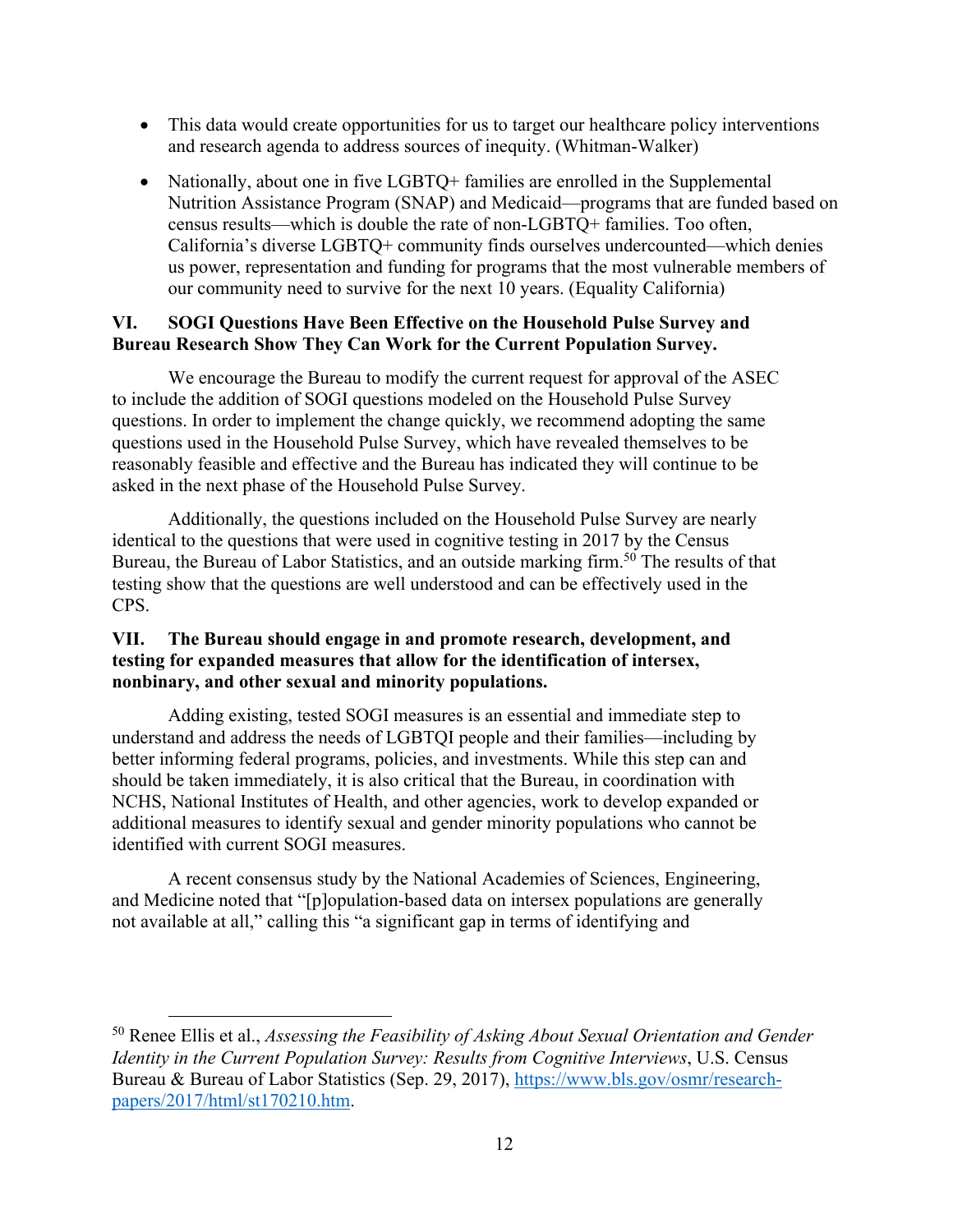understanding the well-being of intersex populations."<sup>51</sup> The consensus study "emphasizes that there is an urgent need for robust scientific evidence that includes not just lesbian, gay, bisexual, and transgender people, but also intersex people, people with same-sex or same-gender attractions or behaviors, and people who identify as asexual, Two Spirit, queer, or other terms under the SGD umbrella."<sup>52</sup>

The report therefore recommends that "Federal statistical agencies … should fund and conduct methodological research to develop, improve, and expand measures that capture the full range of sexual and gender diversity in the population—including but not limited to intersex status and emerging sexual and gender identities."53 We look forward to working with the Bureau and other statistical agencies to build on the addition of current SOGI measures for future survey years. \*\*\*

If you have any questions or would like to discuss the information in this comment, please contact Robin Thurston, counsel for MAP, at 202-701-1775 or rthurston@democracyforward.org.

> Respectfully submitted, American Atheists Athlete Ally Center for American Progress CenterLink: The Community of LGBT **Centers** Equality California Equality Federation Family Equality FORGE, Inc. GLSEN Howard Brown Health interACT: Advocates for Intersex Youth MomsRising/MamásConPoder Movement Advancement Project

<sup>51</sup> National Academies of Sciences, Engineering, and Medicine, *Understanding the Well-Being of LGBTQI+ Populations,* The National Academies Press (2020) at 54, 67.

<sup>52</sup> *Id*. at 398.

<sup>53</sup> *Id*. at 402.